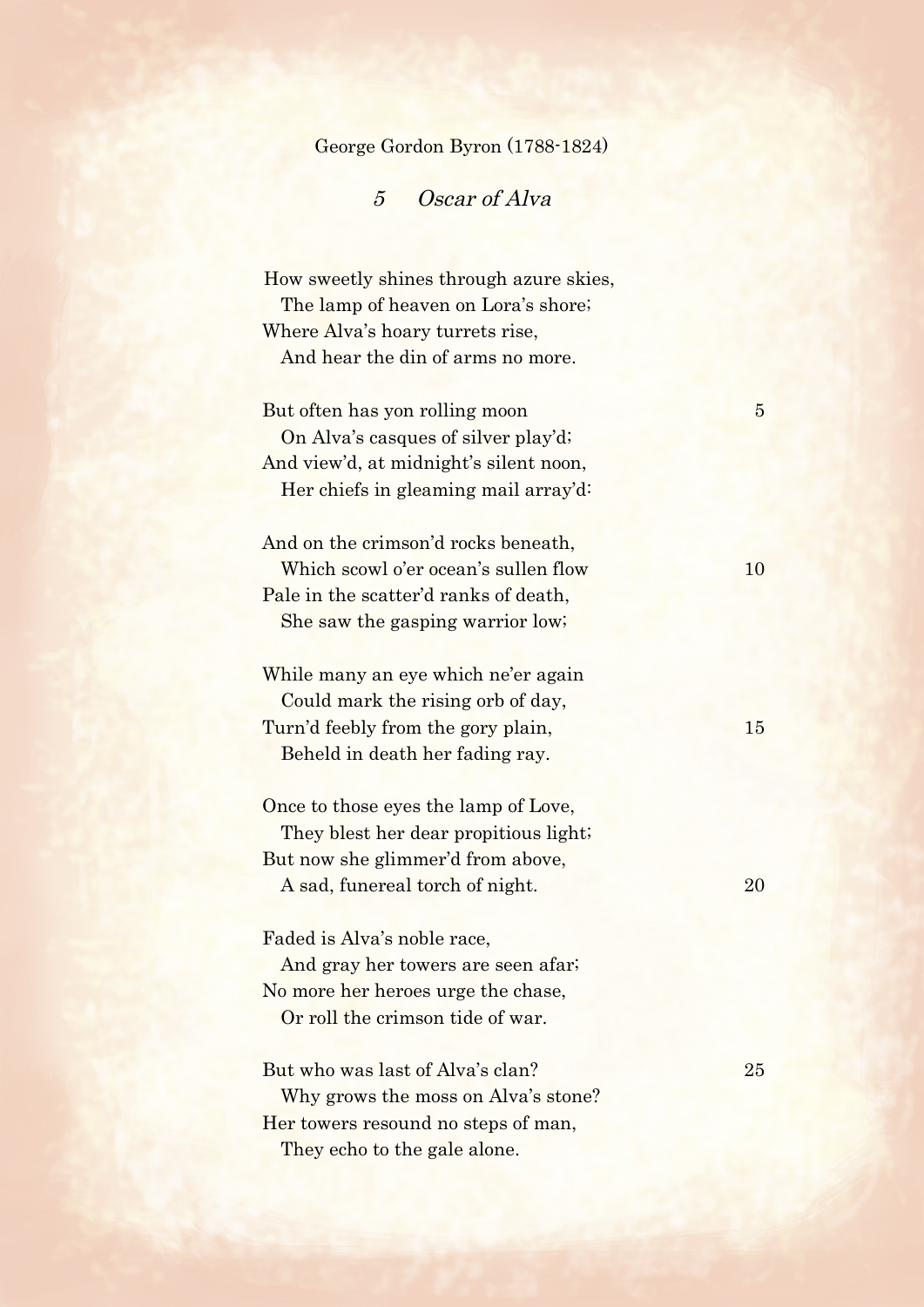| And when that gale is fierce and high,     |    |
|--------------------------------------------|----|
| A sound is heard in yonder hall;           | 30 |
| It rises hoarsely through the sky,         |    |
| And vibrates o'er the mouldering wall.     |    |
| Yes, when the eddying tempest sighs,       |    |
| It shakes the shield of Oscar brave;       |    |
| But there no more his banners rise,        | 35 |
| No more his plumes of sable wave.          |    |
| Fair shone the sun on Oscar's birth,       |    |
| When Angus hail'd his eldest born;         |    |
| The vassals round their chieftain's hearth |    |
| Crowd to applaud the happy morn.           | 40 |
| They feast upon the mountain deer,         |    |
| The pibroch raised its piercing note:      |    |
| To gladden more their highland cheer,      |    |
| The strains in martial numbers float:      |    |
| And they who heard the war-notes wild      | 45 |
| Hoped that one day the pibroch's strain    |    |
| Should play before the hero's child        |    |
| While he should lead the tartan train.     |    |
| Another year is quickly past,              |    |
| And Angus hails another son;               | 50 |
| His natal day is like the last,            |    |
| Nor soon the jocund feast was done.        |    |
| Taught by their sire to bend the bow,      |    |
| On Alva's dusky hills of wind,             |    |
| The boys in childhood chased the roe,      | 55 |
| And left their hounds in speed behind.     |    |
| But ere their years of youth are o'er,     |    |
| They mingle in the ranks of war.           |    |
| They lightly wheel the bright claymore,    |    |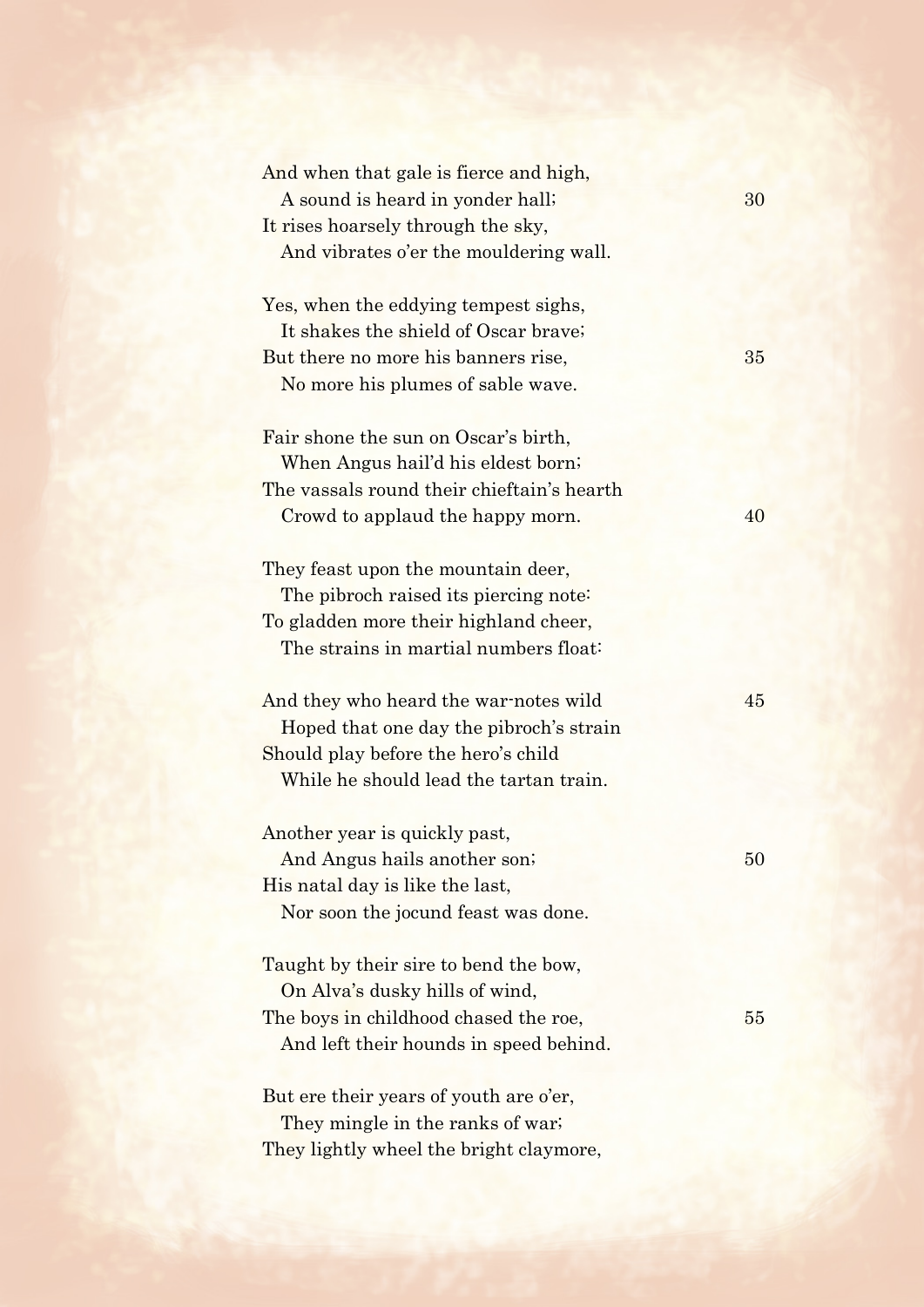| And send the whistling arrow far.                                                  | 60 |
|------------------------------------------------------------------------------------|----|
| Dark was the flow of Oscar's hair,<br>Wildly it stream'd along the gale;           |    |
| But Allan's locks were bright and fair,<br>And pensive seem'd his cheek, and pale. |    |
| But Oscar own'd a hero's soul,                                                     | 65 |
| His dark eye shone through beams of truth;                                         |    |
| Allan had early learn'd control,                                                   |    |
| And smooth his words had been from youth.                                          |    |
| Both, both were brave: the Saxon spear                                             |    |
| Was shiver'd oft beneath their steel;                                              | 70 |
| And Oscar's bosom scorn'd to fear,                                                 |    |
| But Oscar's bosom knew to feel;                                                    |    |
| While Allan's soul belied his form,                                                |    |
| Unworthy with such charms to dwell:                                                |    |
| Keen as the lightning of the storm,                                                | 75 |
| On foes his deadly vengeance fell.                                                 |    |
| From high Southannon's distant tower                                               |    |
| Arrived a young and noble dame;                                                    |    |
| With Kenneth's lands to form her dower,                                            |    |
| Glenalvon's blue-eyed daughter came;                                               | 80 |
| And Oscar claim'd the beauteous bride,                                             |    |
| And Angus on his Oscar smiled:                                                     |    |
| It soothed the father's feudal pride                                               |    |
| Thus to obtain Glenalvon's child.                                                  |    |
| Hark to the pibroch's pleasing note!                                               | 85 |
| Hark to the swelling nuptial song!                                                 |    |
| In joyous strains the voices float,                                                |    |
| And still the choral peal prolong.                                                 |    |
| See how the heroes' blood-red plumes                                               |    |
| Assembled wave in Alva's hall;                                                     | 90 |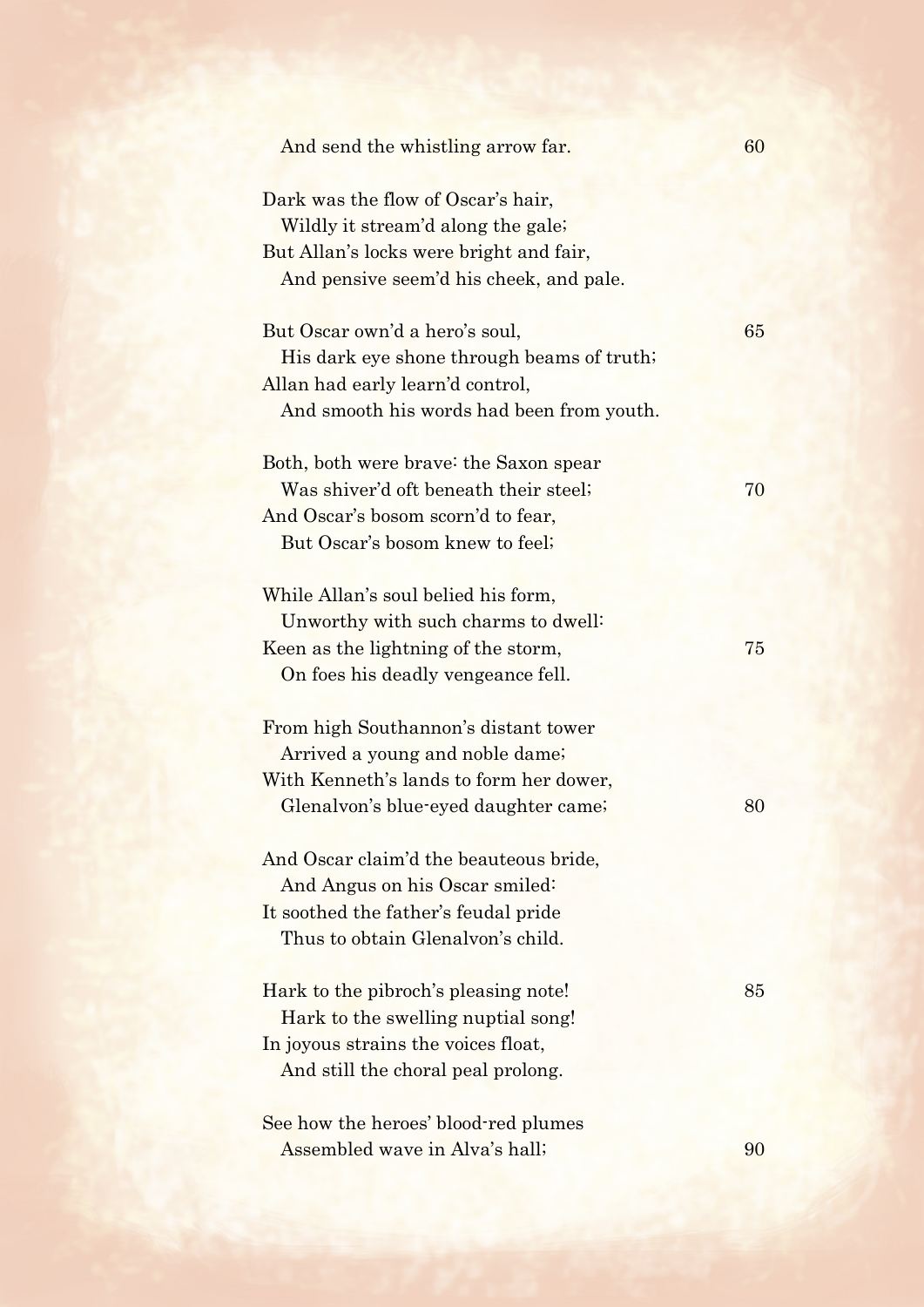| Each youth his varied plaid assumes,       |     |
|--------------------------------------------|-----|
| Attending on their chieftain's call.       |     |
| It is not war their aid demands,           |     |
| The pibroch plays the song of peace;       |     |
| To Oscar's nuptials throng the bands,      | 95  |
| Nor yet the sounds of pleasure cease.      |     |
|                                            |     |
| But where is Oscar? sure 't is late.       |     |
| Is this a bride groom's ardent flame?      |     |
| While thronging guests and ladies wait,    |     |
| Nor Oscar nor his brother came.            | 100 |
|                                            |     |
| At length young Allan join'd the bride:    |     |
| "Why comes not Oscar," Angus said:         |     |
| "Is he not here?" the youth replied;       |     |
| "With me he roved not o'er the glade:      |     |
| "Perchance, forgetful of the day,          | 105 |
| T is his to chase the bounding roe.        |     |
| Or ocean's waves prolong his stay.         |     |
| Yet Oscar's bark is seldom slow."          |     |
|                                            |     |
| "Oh, no!" the anguish'd sire rejoin'd,     |     |
| "Nor chase nor wave my boy delay;          | 110 |
| Would he to Mora seem unkind?              |     |
| Would aught to her impede his way?         |     |
| "Oh, search, ye chiefs! oh, search around! |     |
| Allan, with these through Alva fly;        |     |
| Till Oscar, till my son is found,          | 115 |
| Haste, haste, nor dare attempt reply."     |     |
|                                            |     |
| All is confusion — through the vale        |     |
| The name of Oscar hoarsely rings,          |     |
| It rises on the murmuring gale,            |     |
| Till night expands her dusky wings;        | 120 |
|                                            |     |

It breaks the stillness of the night,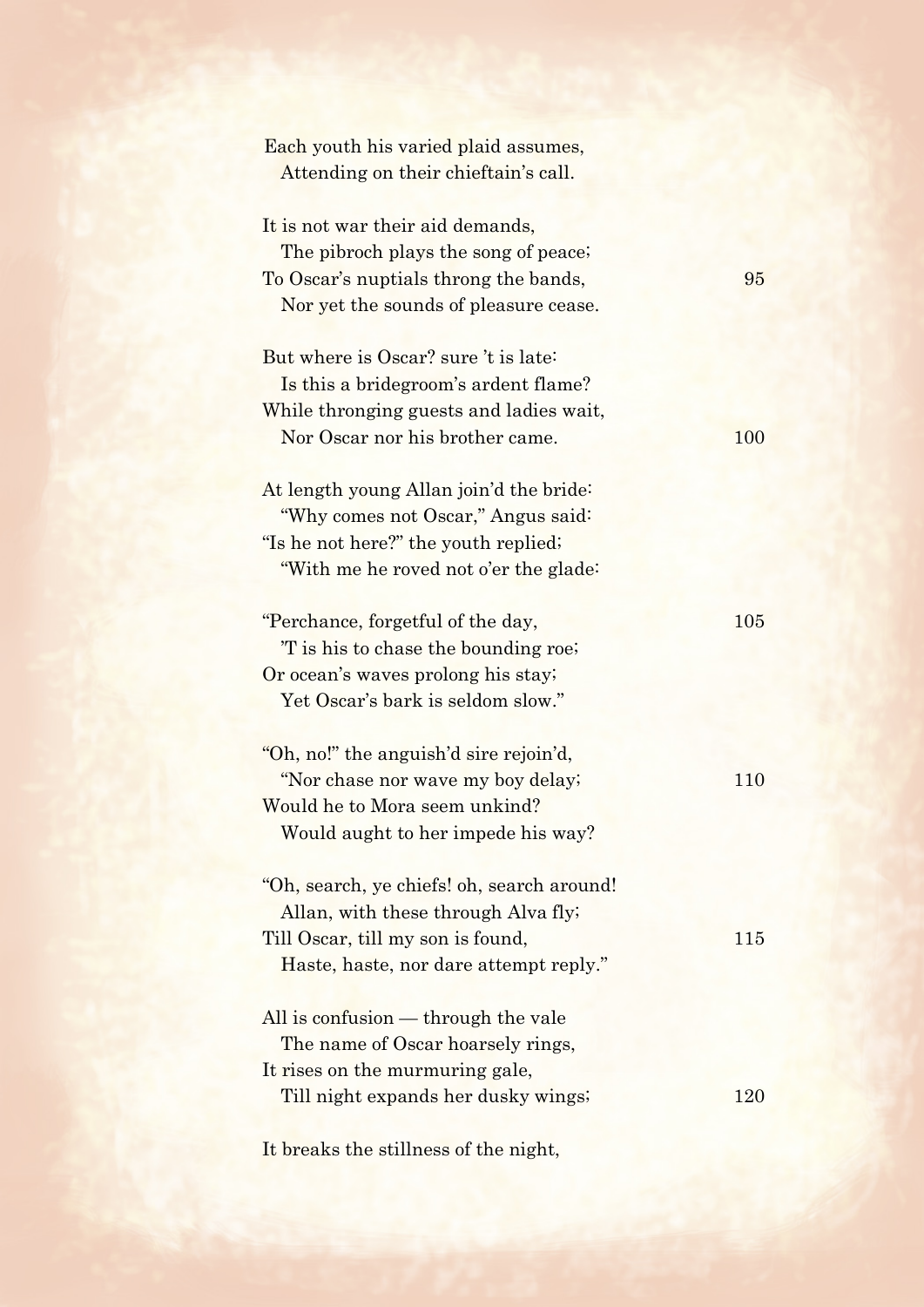| But echoes through her shades in vain,<br>It sounds through morning's misty light,<br>But Oscar comes not o'er the plain.                                                  |     |
|----------------------------------------------------------------------------------------------------------------------------------------------------------------------------|-----|
| Three days, three sleepless nights, the Chief<br>For Oscar search'd each mountain cave;<br>Then hope is lost; in boundless grief,<br>His locks in gray-torn ringlets wave. | 125 |
| "Oscar! my son! — thou God of Heav'n<br>Restore the prop of sinking age!<br>130<br>Or if that hope no more is given,<br>Yield his assassin to my rage.                     |     |
| "Yes, on some desert rocky shore<br>My Oscar's whiten'd bones must lie;<br>Then grant, thou God! I ask no more,<br>With him his frantic sire may die!                      | 135 |
| "Yet he may live, — away, despair!"<br>Be calm, my soul! he yet may live;<br>T' arraign my fate, my voice forbear!<br>O God! my impious prayer forgive.                    | 140 |
| "What, if he live for me no more,<br>I sink forgotten in the dust,<br>The hope of Alva's age is o'er;<br>Alas! can pangs like these be just?"                              |     |
| Thus did the hapless parent mourn,<br>Till Time, which soothes severest woe,<br>Had bade serenity return,<br>And made the tear-drop cease to flow.                         | 145 |
| For still some latent hope survived<br>That Oscar might once more appear;<br>His hope now droop'd and now revived,<br>Till Time had told a tedious year.                   | 150 |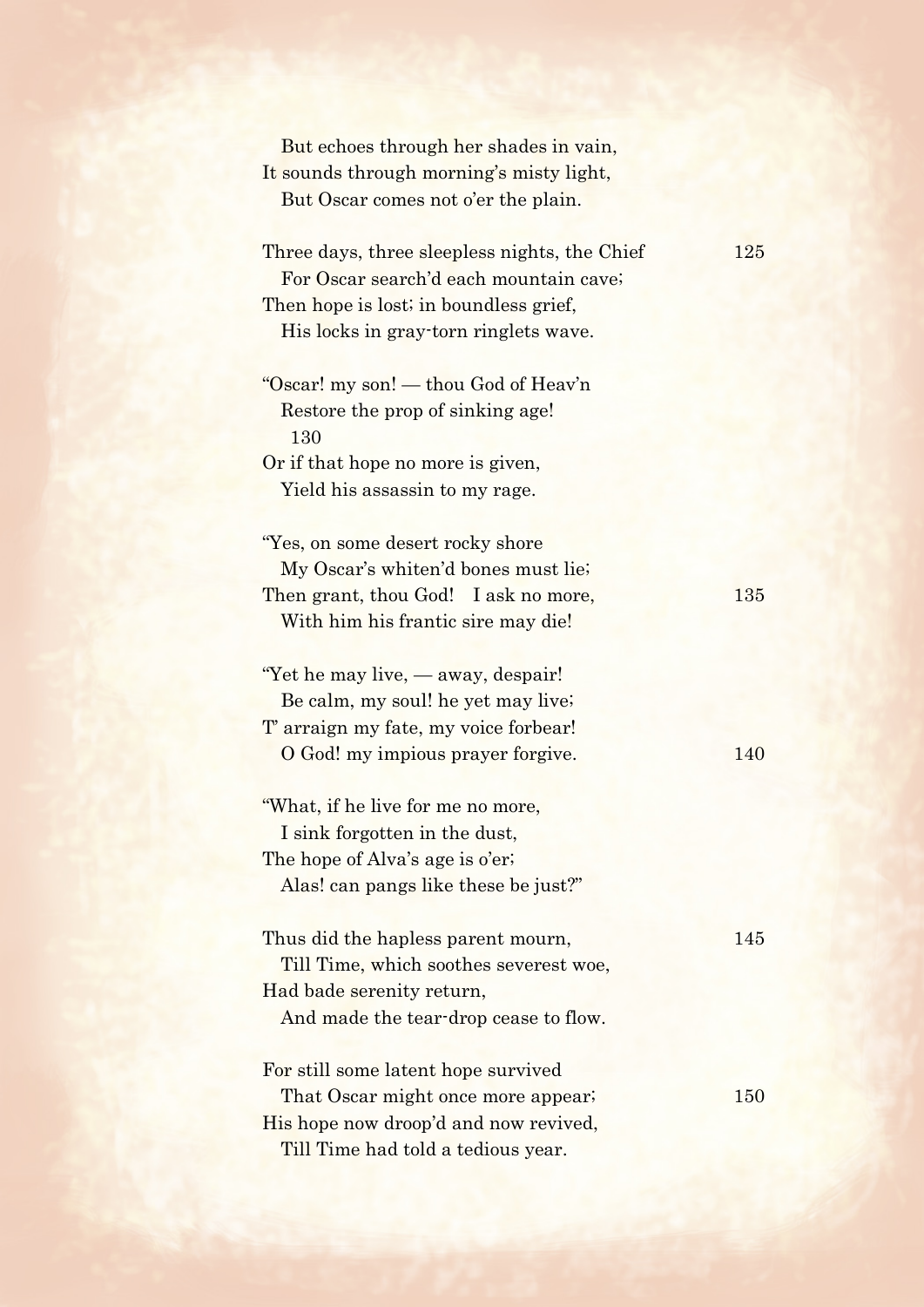| Days roll'd along, the orb of light<br>Again had run his destined race;<br>No Oscar bless'd his father's sight,<br>And sorrow left a fainter trace.           | 155 |
|---------------------------------------------------------------------------------------------------------------------------------------------------------------|-----|
| For youthful Allan still remain'd,<br>And now his father's only joy:<br>And Mora's heart was quickly gain'd,<br>For beauty crown'd the fair-hair'd boy.       | 160 |
| She thought that Oscar low was laid,<br>And Allan's face was wondrous fair;<br>If Oscar lived, some other maid<br>Had claim'd his faithless bosom's care.     |     |
| And Angus said, if one year more<br>In fruitless hope was pass'd away,<br>His fondest scruples should be o'er,<br>And he would name their nuptial day.        | 165 |
| Slow roll'd the moons, but blest at last<br>Arrived the dearly destined morn;<br>The year of anxious trembling past,<br>What smiles the lovers' cheeks adorn! | 170 |
| Hark to the pibroch's pleasing note!<br>Hark to the swelling nuptial song!<br>In joyous strains the voices float,<br>And still the choral peal prolong.       | 175 |
| Again the clan, in festive crowd,<br>Throng through the gate of Alva's hall;<br>The sounds of mirth re-echo loud,<br>And all their former joy recall.         | 180 |
| But who is he, whose darken'd brow<br>Glooms in the midst of general mirth?<br>Before his eyes' far fiercer glow                                              |     |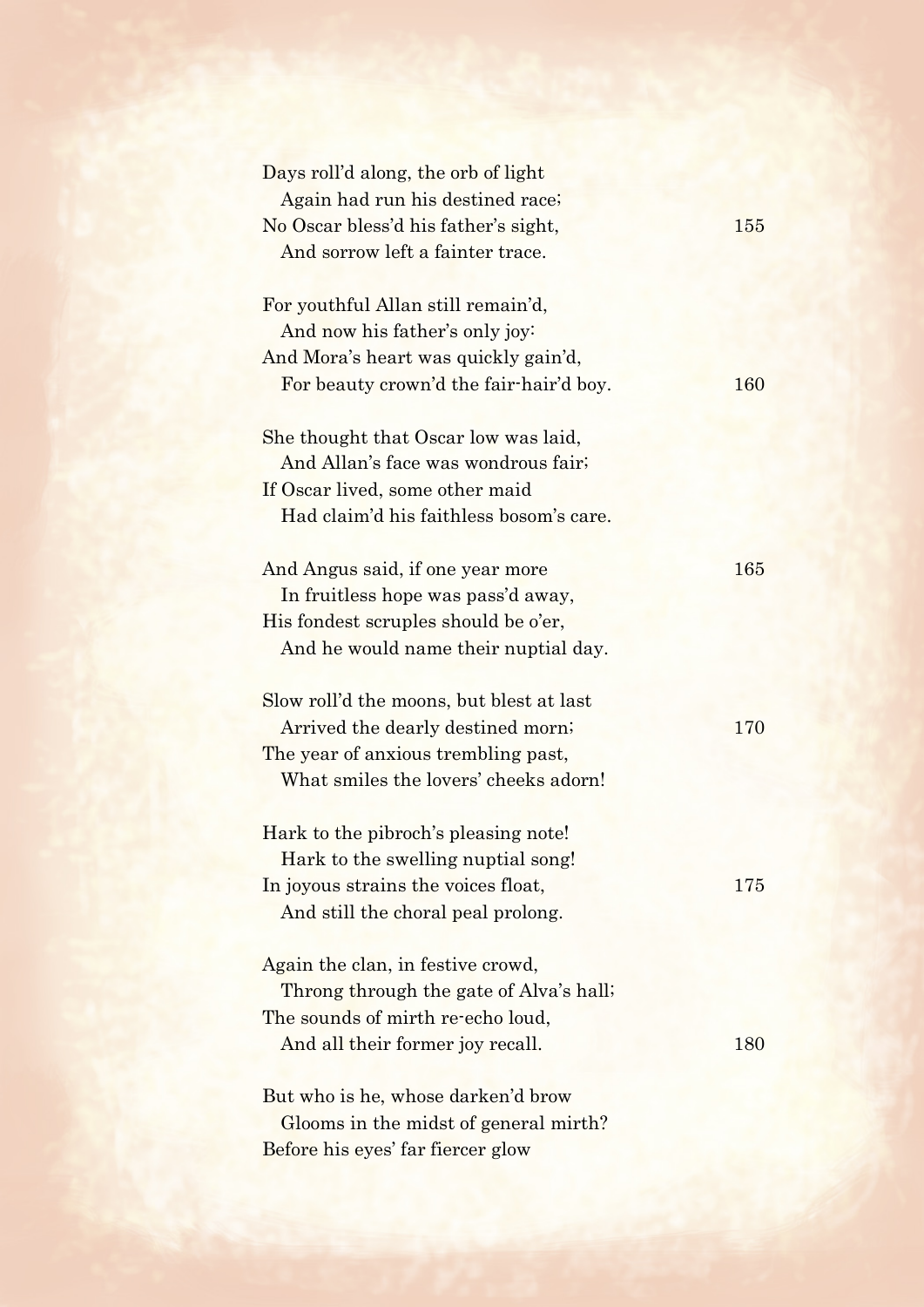| The blue flames curdle o'er the hearth.                                                                                                                                    |     |
|----------------------------------------------------------------------------------------------------------------------------------------------------------------------------|-----|
| Dark is the robe which wraps his form,<br>And tall his plume of gory red;<br>His voice is like the rising storm,<br>But light and trackless is his tread.                  | 185 |
| T is noon of night, the pledge goes round,<br>The bridegroom's health is deeply quaff'd;<br>With shouts the vaulted roofs resound,<br>And all combine to hail the draught. | 190 |
| Sudden the stranger-chief arose,<br>And all the clamorous crowd are hush'd;<br>And Angus' cheek with wonder glows,<br>And Mora's tender bosom blush'd.                     | 195 |
| "Old man!" he cried, "this pledge is done?"<br>Thou saw'st't was duly drank by me:<br>It hail'd the nuptials of thy son:<br>Now will I claim a pledge from thee.           | 200 |
| "While all around is mirth and joy,<br>To bless thy Allan's happy lot,<br>Say, had'st thou ne'er another boy?<br>Say, why should Oscar be forgot?"                         |     |
| "Alas!" the hapless sire replied,<br>The big tear starting as he spoke,<br>"When Oscar left my hall, or died,<br>This aged heart was almost broke.                         | 205 |
| "Thrice has the earth revolved her course"<br>Since Oscar's form has bless'd my sight;<br>And Allan is my last resource,<br>Since martial Oscar's death or flight."        | 210 |
| "T is well," replied the stranger stern,<br>And fiercely flash'd his rolling eye:                                                                                          |     |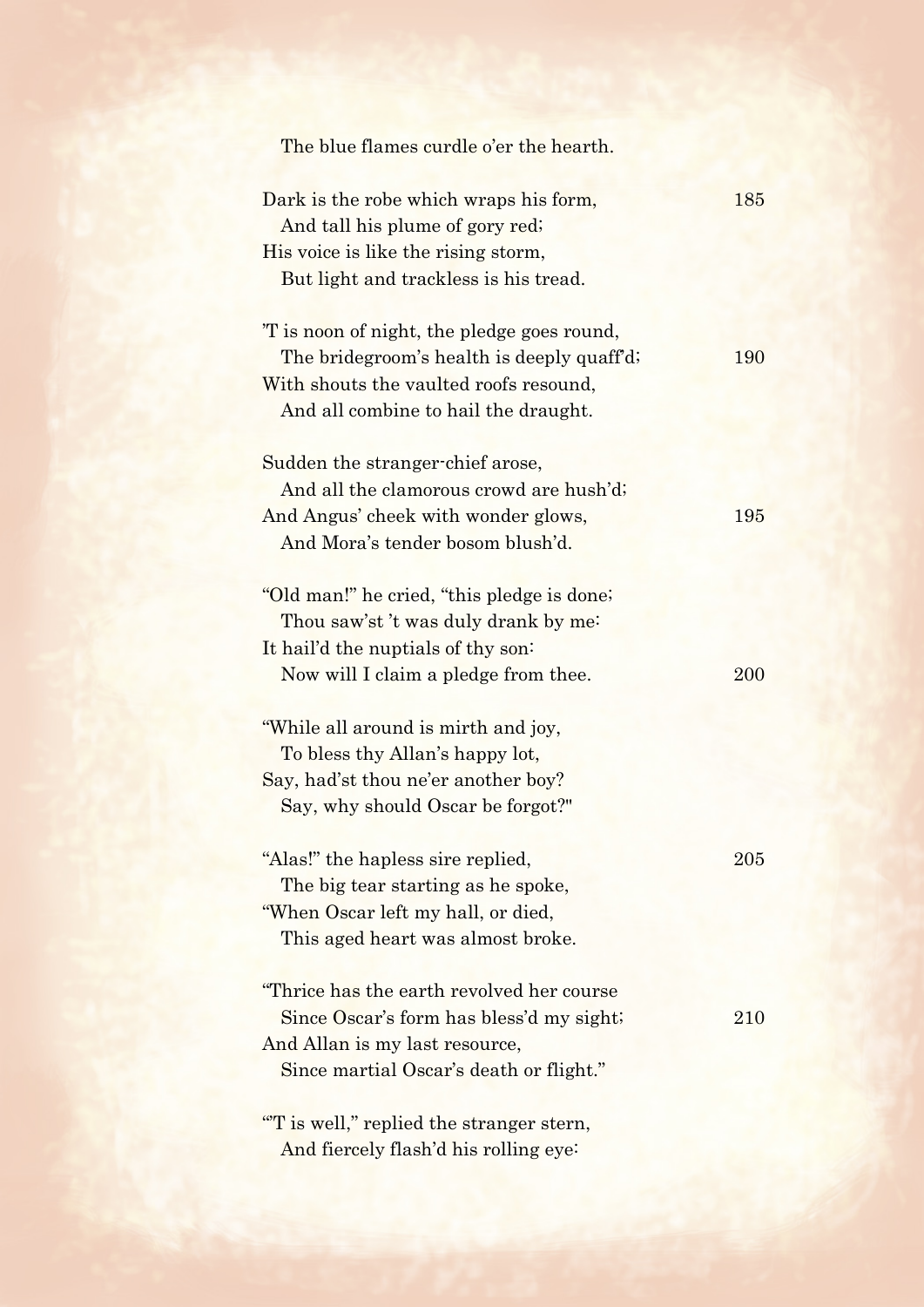| "Thy Oscar's fate I fain would learn;<br>Perhaps the hero did not die.                                                | 215 |
|-----------------------------------------------------------------------------------------------------------------------|-----|
| "Perchance, if those whom most he loved<br>Would call, thy Oscar might return;<br>Perchance the chief has only roved; |     |
| For him thy beltane yet may burn.                                                                                     | 220 |
| "Fill high the bowl the table round,<br>We will not claim the pledge by stealth;                                      |     |
| With wine let every cup be crown'd;<br>Pledge me departed Oscar's health."                                            |     |
| "With all my soul," old Angus said,                                                                                   | 225 |
| And fill'd his goblet to the brim;                                                                                    |     |
| "Here's to my boy! alive or dead,<br>I ne'er shall find a son like him."                                              |     |
|                                                                                                                       |     |
| "Bravely, old man, this health has sped;                                                                              |     |
| But why does Allan trembling stand?                                                                                   | 230 |
| Come, drink remembrance of the dead,                                                                                  |     |
| And raise thy cup with firmer hand."                                                                                  |     |
| The crimson glow of Allan's face                                                                                      |     |
| Was turn'd at once to ghastly hue;                                                                                    |     |
| The drops of death each other chase                                                                                   | 235 |
| Adown in agonizing dew.                                                                                               |     |
| Thrice did he raise the goblet high,                                                                                  |     |
| And thrice his lips refused to taste;                                                                                 |     |
| For thrice he caught the stranger's eye                                                                               |     |
| On his with deadly fury placed.                                                                                       | 240 |
| "And is it thus a brother hails"                                                                                      |     |
| A brother's fond remembrance here?                                                                                    |     |
| If thus affection's strength prevails,                                                                                |     |
| What might we not expect from fear?"                                                                                  |     |
|                                                                                                                       |     |
| Roused by the sneer, he raised the bowl,                                                                              | 245 |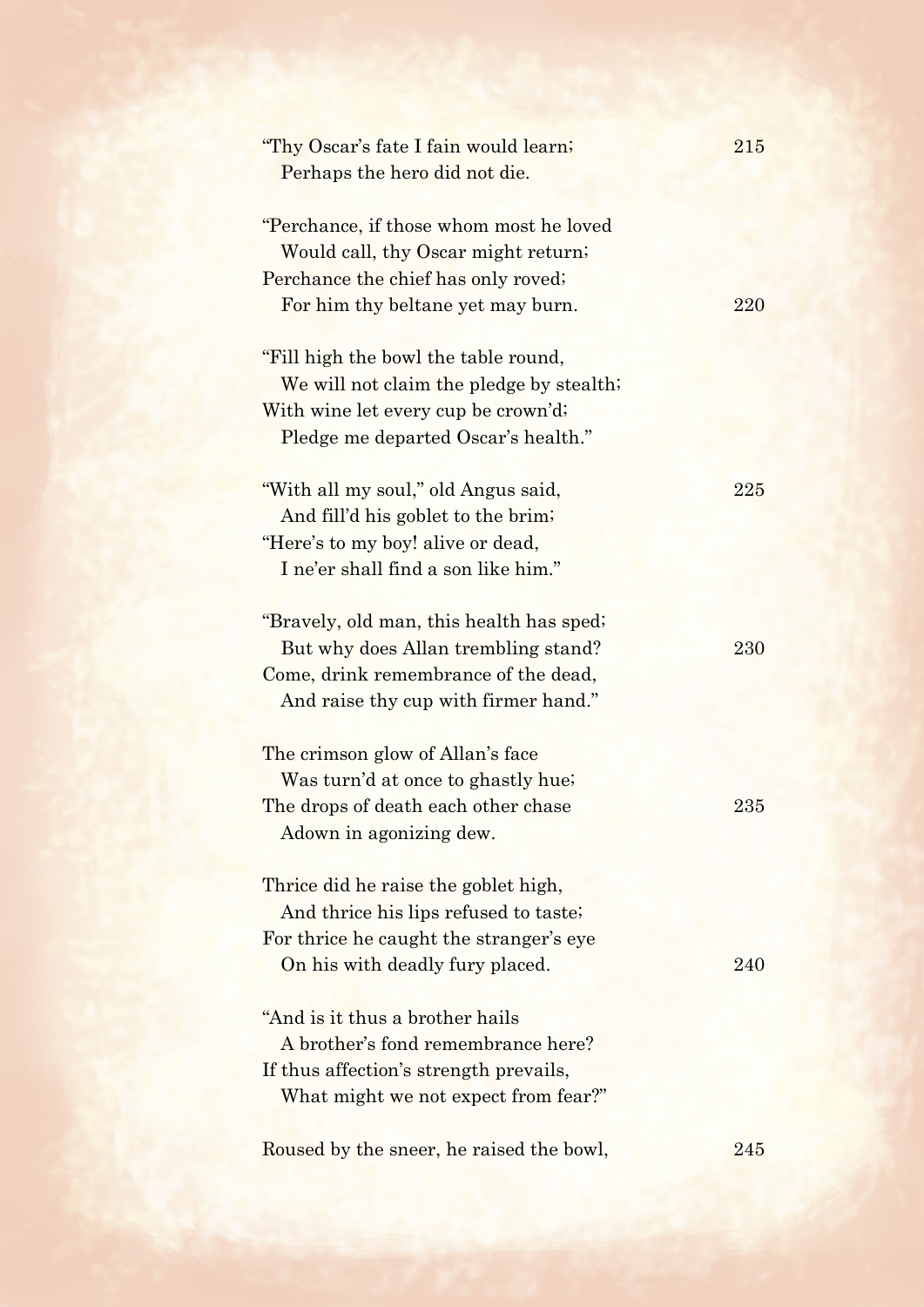| "Would Oscar now could share our mirth!"              |     |
|-------------------------------------------------------|-----|
| Internal fear appall'd his soul;                      |     |
| He said, and dash'd the cup to earth.                 |     |
|                                                       |     |
| "T is he! I hear my murderer's voice!"                |     |
| Loud shrieks a darkly gleaming form,                  | 250 |
| "A murderer's voice!" the roof replies,               |     |
| And deeply swells the bursting storm.                 |     |
| The tapers wink, the chieftains shrink,               |     |
| The stranger's gone, $-$ amidst the crew              |     |
| A form was seen in tartan green,                      | 255 |
| And tall the shade terrific grew.                     |     |
|                                                       |     |
| His waist was bound with a broad belt round,          |     |
| His plume of sable stream'd on high;                  |     |
| But his breast was bare, with the red wounds there,   |     |
| And fix'd was the glare of his glassy eye.            | 260 |
|                                                       |     |
| And thrice he smiled, with his eye so wild,           |     |
| On Angus bending low the knee;                        |     |
| And thrice he frown'd on a chief on the ground,       |     |
| Whom shivering crowds with horror see.                |     |
|                                                       |     |
| The bolts loud roll, from pole to pole,               | 265 |
| The thunders through the welkin ring,                 |     |
| And the gleaming form, through the mist of the storm, |     |
| Was borne on high by the whirlwind's wing.            |     |
|                                                       |     |
| Cold was the feast, the revel ceased,                 |     |
| Who lies upon the stony floor?                        | 270 |
| Oblivion press'd old Angus' breast,                   |     |
| At length his life-pulse throbs once more.            |     |
| "Away, away! let the leech essay                      |     |
| To pour the light on Allan's eyes."                   |     |
| His sand is done, $-\text{his race}$ is run;          | 275 |
| Oh! never more shall Allan rise!                      |     |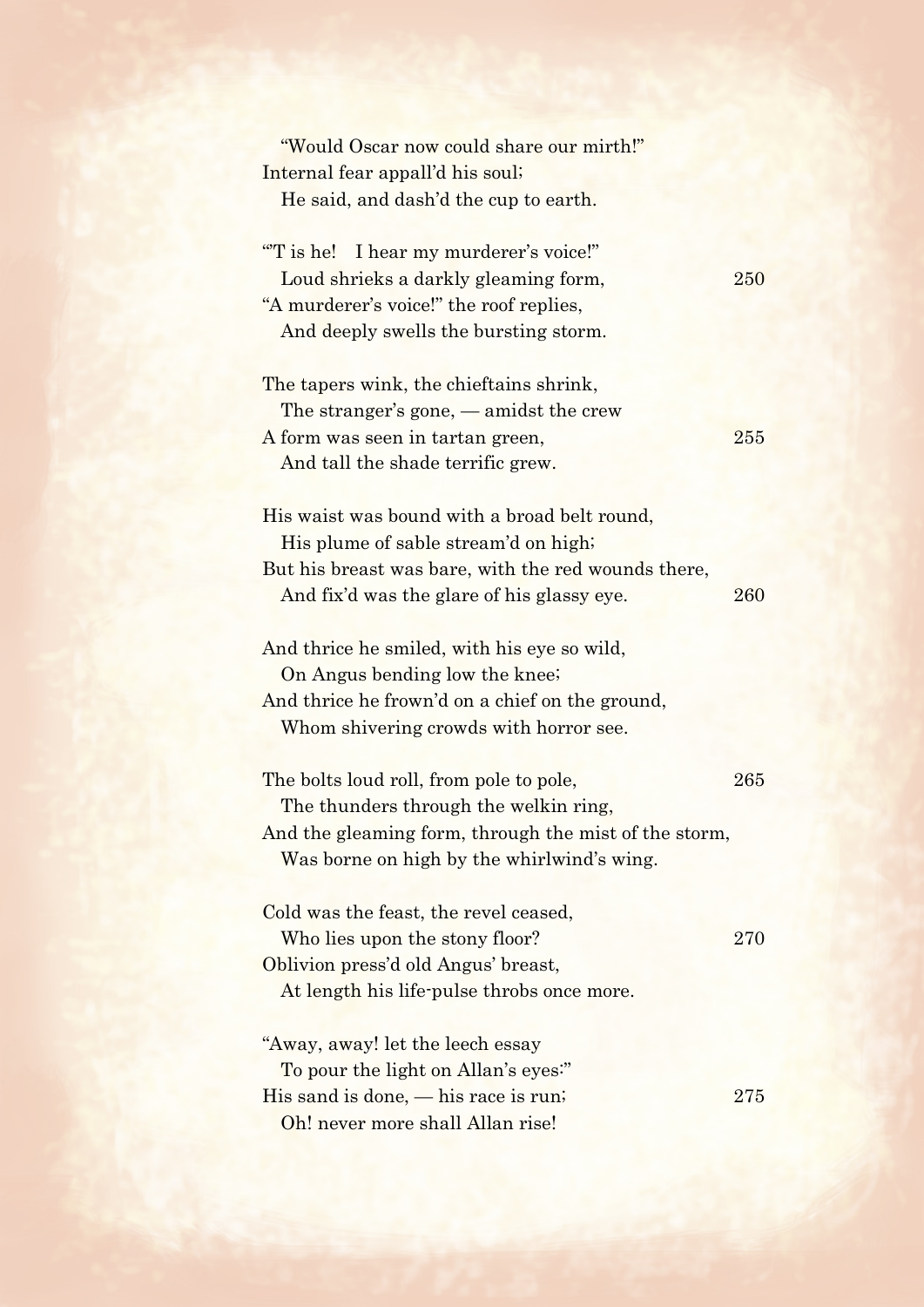| But Oscar's breast is cold as clay,         |     |
|---------------------------------------------|-----|
| His locks are lifted by the gale:           |     |
| And Allan's barbed arrow lay                |     |
| With him in dark Glentanar's vale.          | 280 |
| And whence the dreadful stranger came,      |     |
| Or who, no mortal wight can tell;           |     |
| But no one doubts the form of flame,        |     |
| For Alva's sons knew Oscar well.            |     |
| Ambition nerved young Allan's hand,         | 285 |
| Exulting demons wing'd his dart;            |     |
| While Envy waved her burning brand,         |     |
| And pour'd her venom round his heart.       |     |
| Swift is the shaft from Allan's bow;        |     |
| Whose streaming life-blood stains his side? | 290 |
| Dark Oscar's sable crest is low,            |     |
| The dart has drunk his vital tide.          |     |
| And Mora's eye could Allan move,            |     |
| She bade his wounded pride rebel;           |     |
| Alas! that eyes which beam'd with love      | 295 |
| Should urge the soul to deeds of hell.      |     |
| Lo! seest thou not a lonely tomb            |     |
| Which rises o'er a warrior dead?            |     |
| It glimmers through the twilight gloom;     |     |
| Oh! that is Allan's nuptial bed.            | 300 |
| Far, distant far, the noble grave           |     |
| Which held his clan's great ashes stood;    |     |
| And o'er his corse no banners wave,         |     |
| For they were stain'd with kindred blood.   |     |
| What minstrel gray, what hoary bard,        | 305 |
| Shall Allan's deeds on harp-strings raise?  |     |
| The song is glory's chief reward,           |     |
| But who can strike a murderer's praise?     |     |